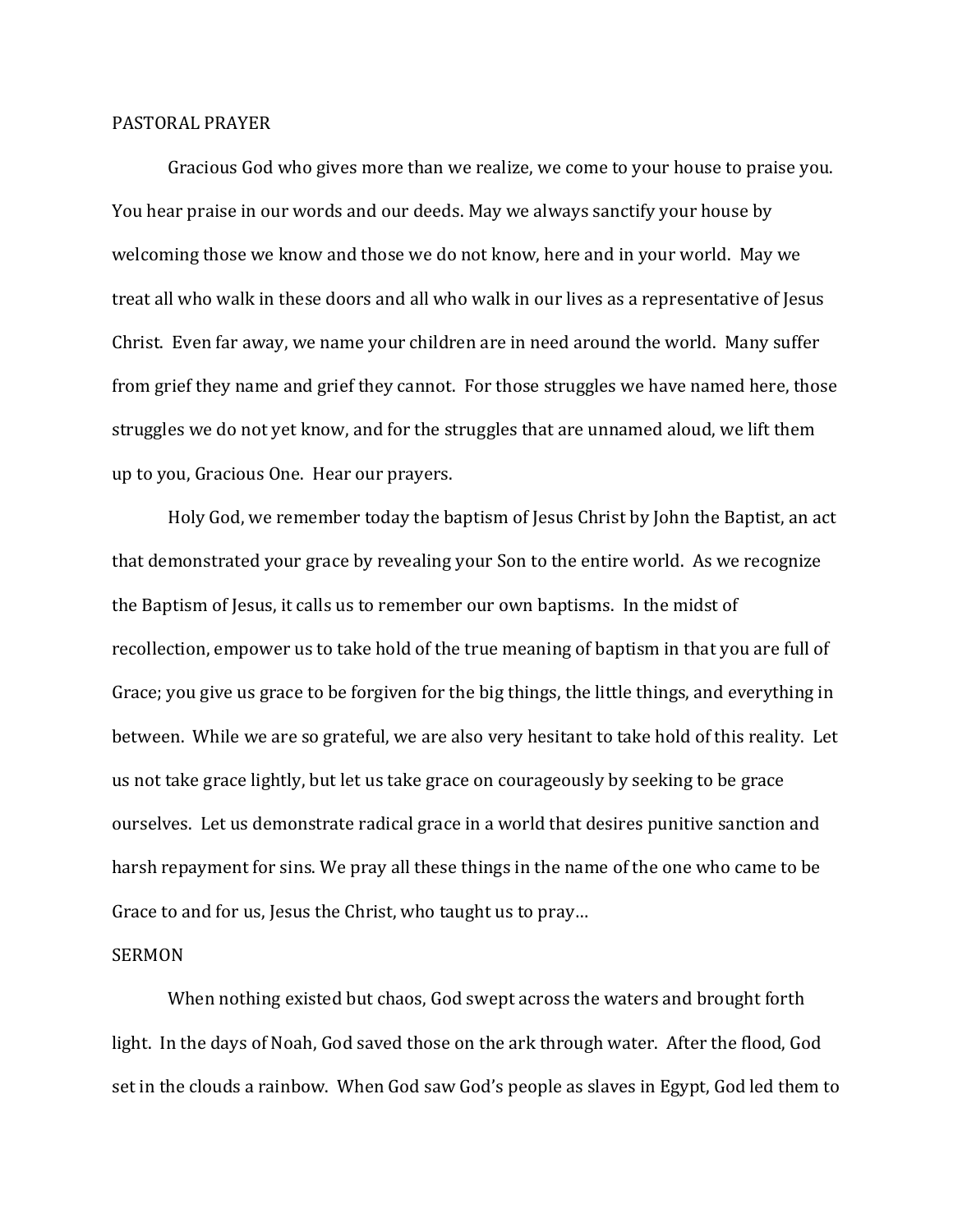freedom through the sea. Their children God brought through the Jordan to the Land, which God promised. In the fullness of time, God sent Jesus, nurtured in the water of a womb. He was baptized by John and anointed by the Spirit. He called his disciples to share in the baptism of his death and resurrection and to make disciples of all nations. Through these acts of God's salvation, remember your baptism and be thankful.

 That is an adapted prayer from the United Methodist hymnal around the ritual of baptism. Baptism is a sacrament, a way that we recognize, respond to, and are fed by God's loving grace. Every time we pour out the baptismal waters, we are given an important directive: remember your baptism. Baptism is an important part of the life of the Christian. It can be looked upon as an order, as something that has to be accomplished to have the Christian name. Is it important? Of course, but we aren't baptized because it is enforced by God, but we are baptized because it is a meaningful response to grace and our desire to follow our God. Let's look again at the work of God in this scripture on Jesus' baptism, understand what it means to remember our baptisms, and see how we can live more effectively living our baptisms.

 Jesus comes from Galilee to be baptized by John in the Jordan. Remember, the Jordan was one of the dirtiest rivers in all of creation, so it's curious that this would be the place to be cleansed. It did happen with Naaman in the Old Testament; it happens here. John saw him coming, and he was completely caught off-guard by Jesus' desire to be baptized. "I need to be baptized by you, and you come to me?" He's essentially saying, "I'm not worthy; you should have my job!" But Jesus doesn't buy that stuff. "Let it be so now; for it is proper for us in this way to fulfill all righteousness." The New Interpreter's commentary is saying that Jesus is telling John that it must be done this way to fulfill God's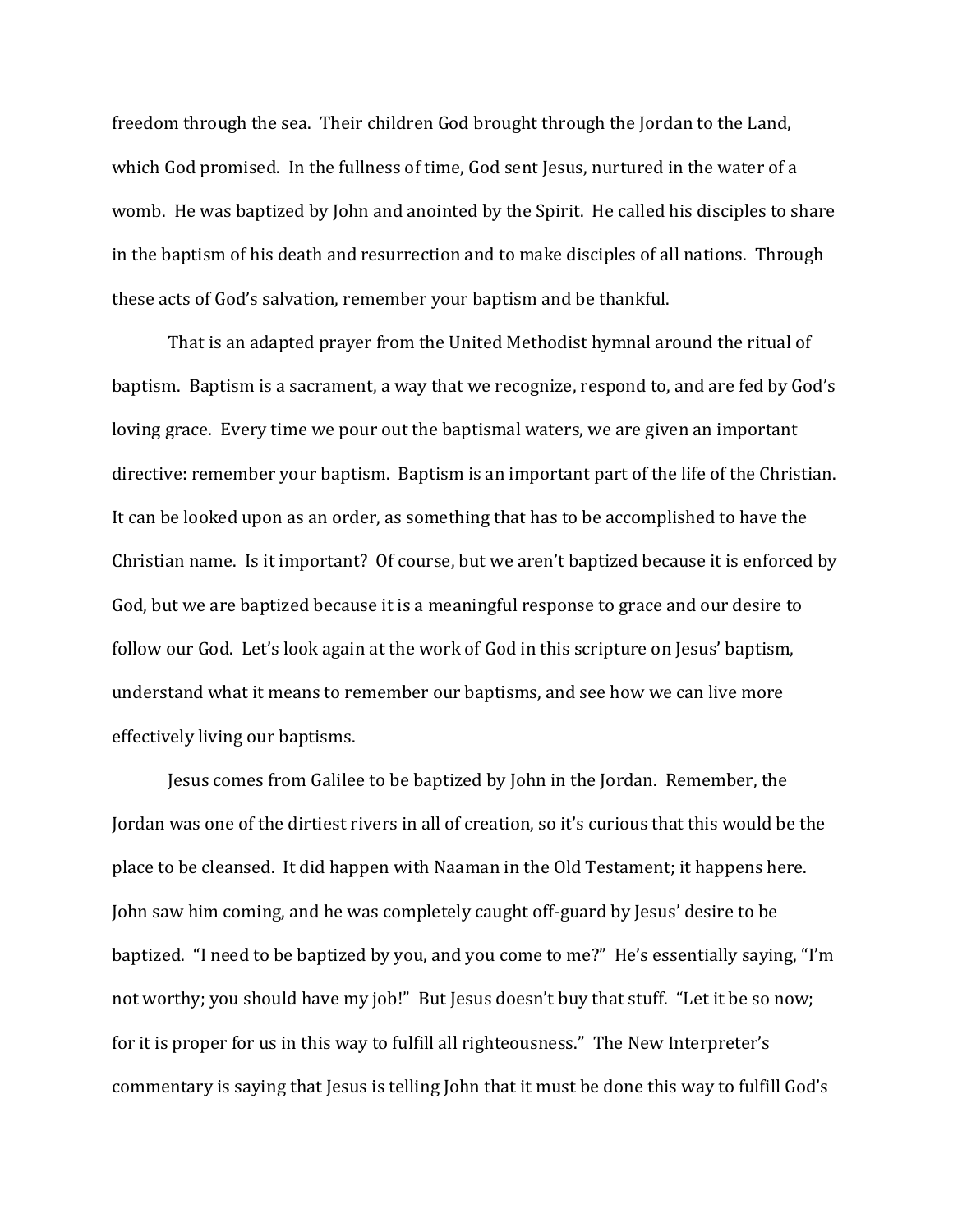just or right will. I believe that this is because God's methods have a way of turning what we expect on its head. Having John baptize Jesus fulfills the righteousness of God. At this statement, John can do nothing but follow through. And when he does, it certainly is something to behold. The sky opens up with radiance and the Spirit of God, like a dove, descends. "This is my Son, the Beloved, with whom I am well-pleased." Although scripture does not say anything about it, I'm sure that all stood in awe, amazed by this sight.

 Jesus' baptism was unique. None of our baptisms, at least none that I know of, occurred with such grandeur, and the meaning of baptism that they recognized then was different than the one we celebrate today based on the ministry and work of Jesus Christ. Nevertheless, it calls us to remember our baptisms. Do you remember your baptism? Let me step back a bit more…what does it mean to remember your baptism? Well, first of all, it can mean you recall the events of your baptism. Some of you may have been baptized when you were an infant or very young. You may not be able to recall the events of your baptism. That is totally fine; it is perfectly acceptable to be baptized as an infant. Mine was when I was about 8 or 9. My mother thought it was important that we decide when we are baptized, and so this was the time I decided I wanted to receive my baptism. At that time, I realized that our long-time pastor Stan Ryder was retiring, and so I thought it would be most meaningful for him to conduct the baptism. There was a big lead-up to it; many of my family members came to recognize it alongside me. I remember walking to the front of the sanctuary, answering the questions about my faith with my family all around me, and then receiving the water on my head by sprinkling of the water in the name of the Father, Son, and Holy Spirit. I recall doing a quick self-assessment when these occurred. In my wondrous youth, I thought that I would feel something spectacular, that there would be a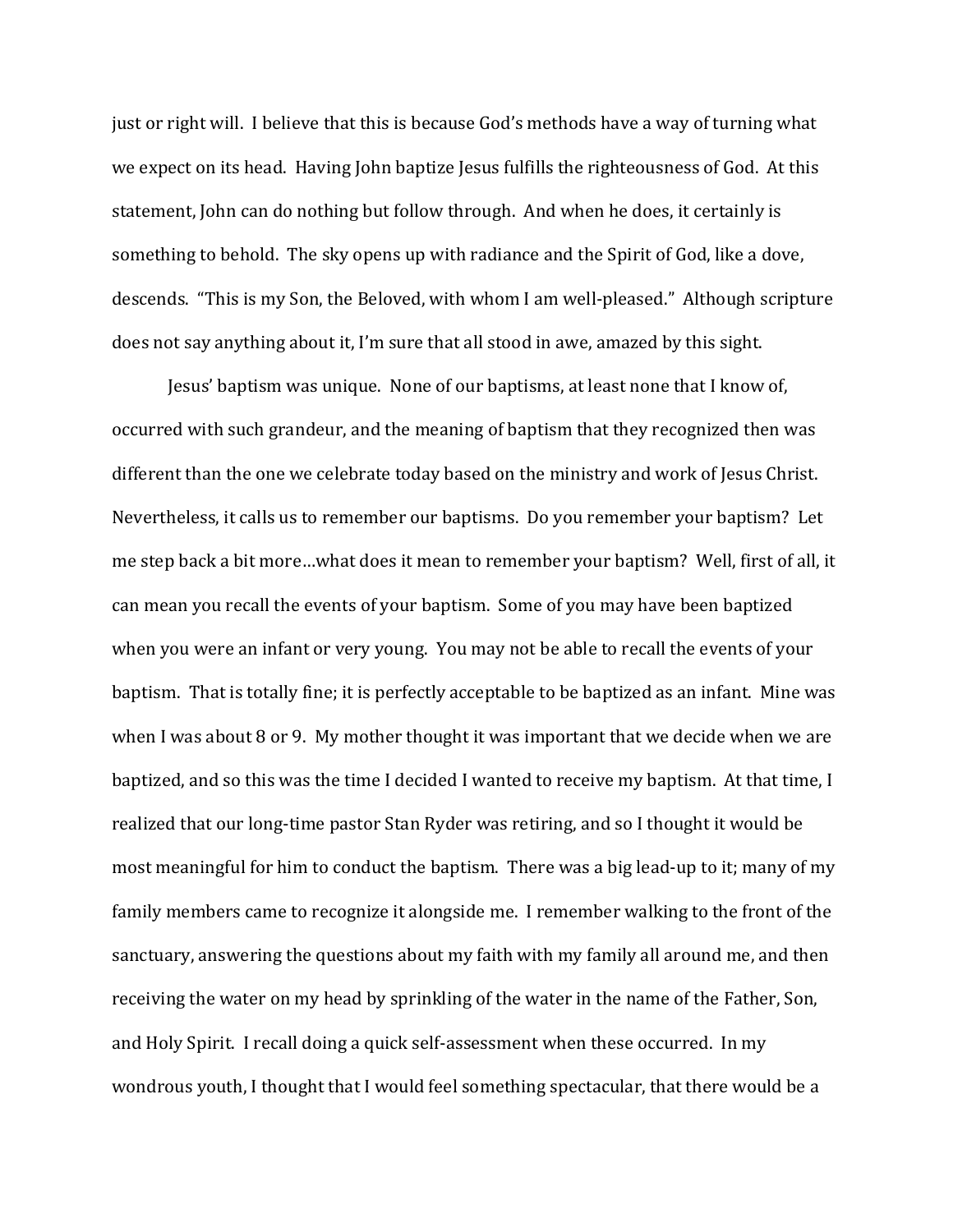rushing wind or maybe a dove comes down from heaven and a light surrounds me. I thought there would be a dramatic change in my life. Nope. Nothing happened the way I might have expected. But there was meaning there. It was meaningful to have my family all around to witness this ritual, as well as my church community.

Obviously, at the time, I didn't fully realize the many aspects of baptism. True, it was an affirmation of my faith. It was a reminder that our sins are washed away. It was a chance for my family and community to affirm me as a member of the Christian family. All of these are true, and all of these are quite important in a well-rounded understanding of baptism. But at the same time, I missed an integral point: it's not necessarily about change after the fact but what this act means. We are constantly called to grow, but the act of baptism is an affirmation of the grace that God already has injected into our lives and an affirmation that God will continue to give grace to us at all points of the journey as we devote ourselves to God. As United Methodists, we believe in Grace through all points of our lives and the calling to respond to that grace. We recognize that Grace is another word for God working at all points in our lives, calling us towards God's good purposes when we realize it and when we do not. Before we knowingly hear God's call, we recognize that God provides us with what we call prevenient grace. God works in our lives and calls us even before we know it is God. When we submit ourselves to God and seek to follow God through our lives, we believe in God's justifying grace, that grace that makes us right in God's eyes. And when we grow in maturity with God, we grow in God's sanctifying grace, which guides us toward purity in our lives. Grace is acknowledged so deeply in this simple act of baptism. I wonder if Christ's baptism is the acknowledgement of Grace coming into the world, named by God and blessed so deeply in the person of Jesus.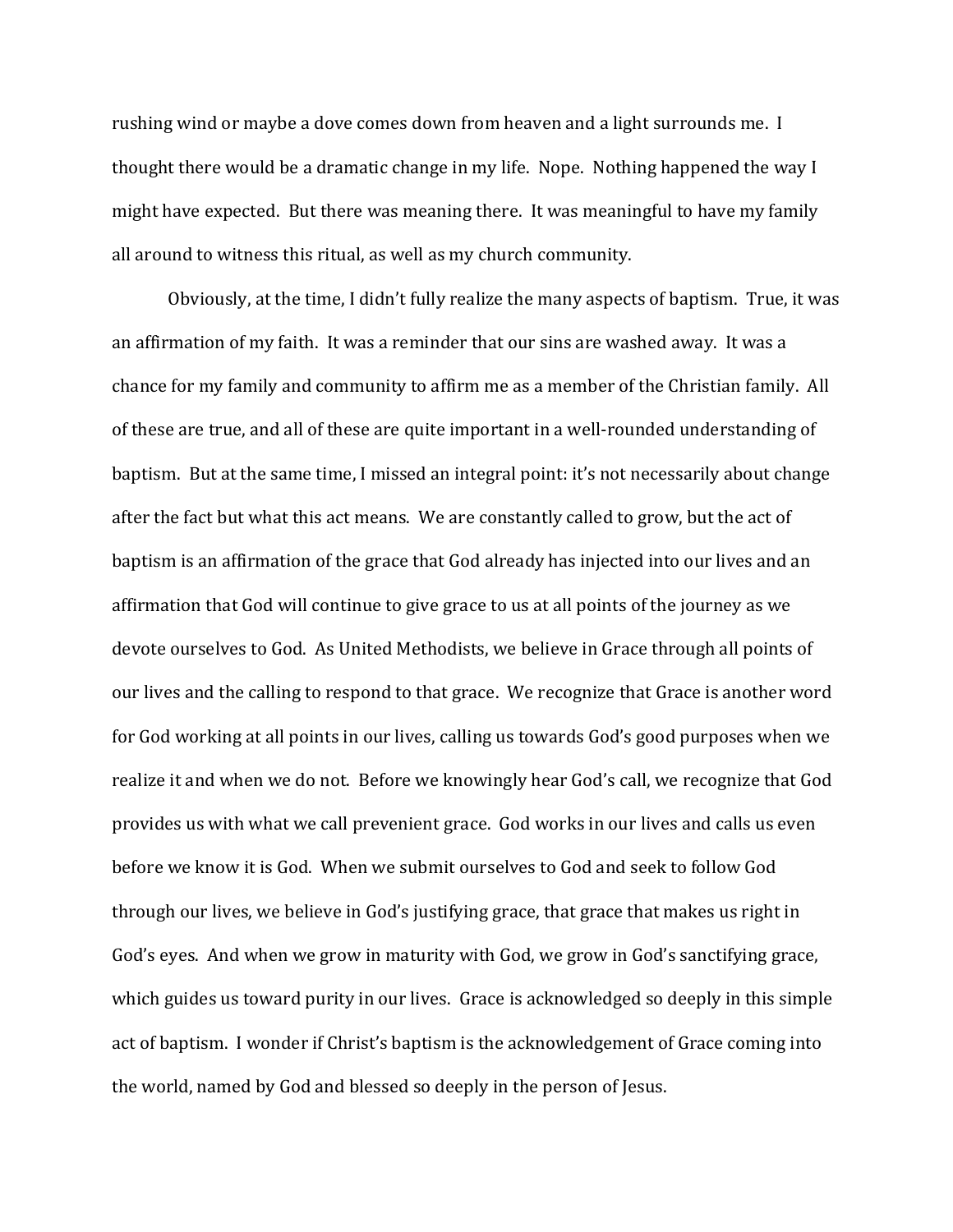Some of us are privileged to recall the events of our baptisms. Others of us are not. Neither group is excused from the radical act of remembering our baptisms. When we remember our baptisms, we're doing something quite magnificent. Just think of the word "remember." We automatically think of it as the act of recalling, recounting the events from our point of view. But there's much more. Now take it apart: "re-member." It's essentially putting something back together; in another way, it's bringing something back to life. To "re-member" is to put it all back together the way it was, like the opposite of "dismember." When we remember, we bring new life to our lives and actions through a renewed understanding of what we have known and done before. When we remember our baptisms, we remember the presence of Grace in all of our lives.

Grace is not cheap; it is costly. It means we live in this radical calling of God that changes how we live and see the world. The Grace of God cannot be domesticated. The Grace of God works beyond our knowledge and our perception at the moment, moving in ways that we can only understand in retrospect. And it moves in everyone. Think about it: God's grace is working through every one, now and always, because of God's prevenient grace. God is working in the person next to you, God's grace is working in the person who cuts you off on the Interstate, God's grace is working in the person who annoys you so much. God's grace is working in the person who attends church regularly every week. God's grace is working in the person who has been injured by the church, who thinks that the church is full of hypocrites. God's grace is working in the staunch Republican and the radical Democrat. God's grace is working in the person who has hurt you badly, and in the person you have hurt. When grace is the focus of baptism, and when we fully remember our baptism in all the ways the word "remember" holds, we see the world through new